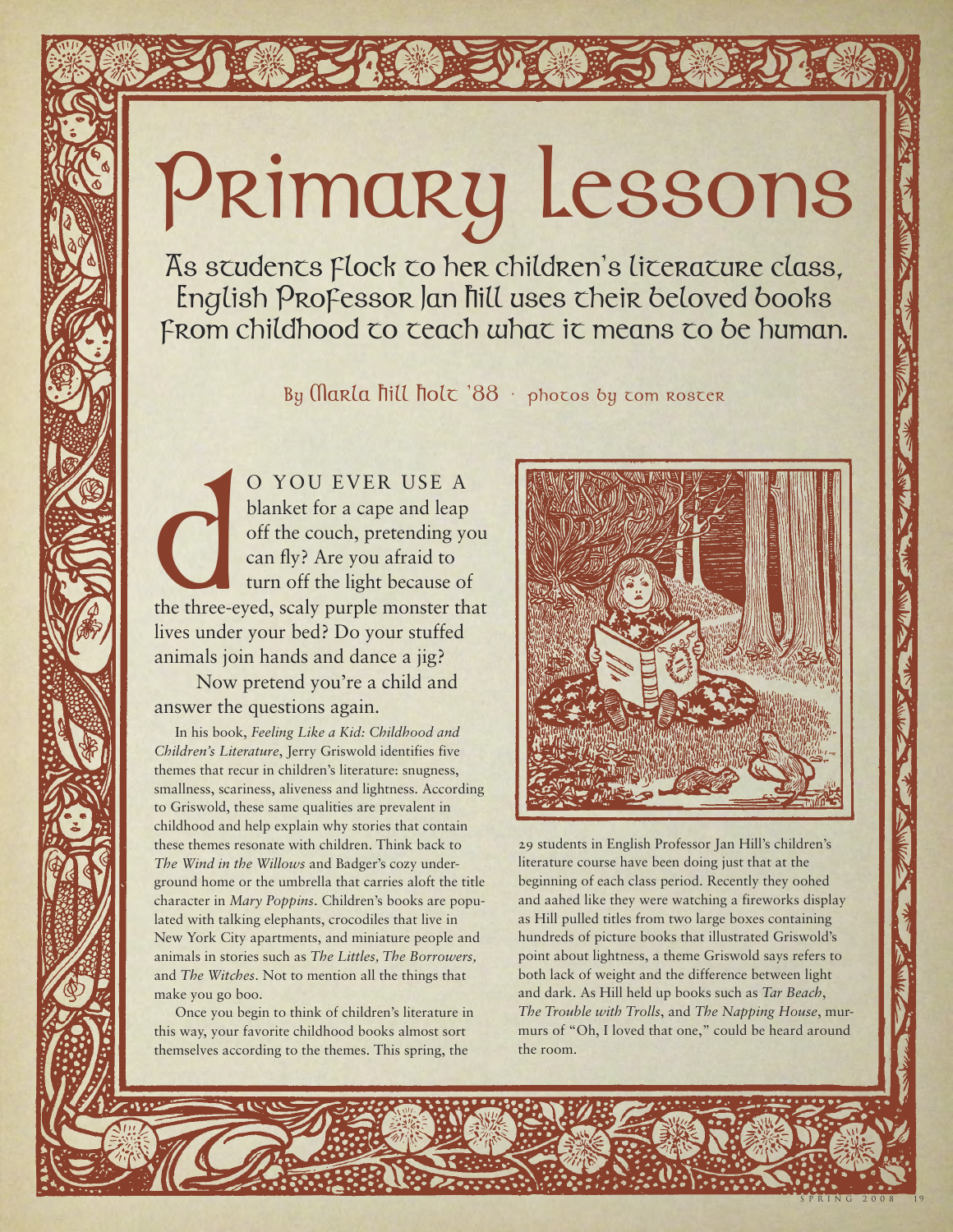

## ut this class is not story hour

at your local library. Beloved books from childhood are receiving a deeper, more intense reading the second time around in this rigorous, 200-level English class, in which students are expected to read a lengthy novel before each Thursday evening class period. Their reading list, which covers everything from fairy tales to young adult fiction, includes a range of fantasy and realism, with such titles as *The House at Pooh Corner*, *The Secret Garden*, *A Wrinkle in Time*, *A Farewell to Manzanar, I Hadn't Meant To Tell You This*, and *Confessions of a Closet Catholic*.

For Hill, the study of children's literature fits perfectly into St. Olaf's liberal arts mission. "When we read these stories as adults, we get back into questions about what really forms us, what makes us who we are, and what creates our value systems," Hill says. "The main overarching goal of the liberal arts, to me, is to explore what it means to be human and what it means to be part of a community. Certainly at a place like St. Olaf, that exploration intersects with spiritual questions, but really what we're doing is studying humanity."

A guiding hand like so many of the allies and friends in children's literature, particularly in fantasies, who impart partial wisdom along the journey to help the hero discover his or her inner strength, Hill guides her students to their own interpretations of the books they read, without prescribing one specific theory or insisting they all agree with her understanding of the text.

"I don't want to be prescriptive, ever. I don't want the students to lay any particular theory over the top of the text, because once you fall into a certain way of interpreting the text, you're stuck," she says. "I want students to read the books first for enjoyment. We do get into serious analysis,

but I always want part of the class to be devoted to talking about why a book was a great read. What was silly, fun and whimsical about it?"

For the students, reading these books is highly enjoyable, providing balance to more textbook-style reading in their other

classes and indulging their timeless love of stories for and about children. Brandon Button, a senior English major from Rochester, Minnesota, is one of a handful of education students in the course, which he is taking because it's required for his teaching licensure.

Since 2006, the course has been a requirement for students earning a K–6 elementary education teaching license and for those seeking a communication arts and literature teaching license in grades 5–12, according to Heather

Campbell '90, an assistant professor of education. "A good grasp of

children's literature and reading in general is becoming more and more important across the education fields," Campbell says. The class also counts as an elective toward the English major.

Button says he would have taken the class even if it wasn't required. "It's fun to discuss books you read as a kid," he says. "I'm beginning to realize the deeper meanings in the text, now that I've read them again as an adult."



"Like the way that the characters enter a secondary world from a primary world through some portal in a fantasy, we go through that portal in every class."

— Jan Hill

## Making it Real

O ENCOURAGE BUTTON AND HIS CLASS-<br>mates to give voice to their opinions and to make the class interactive and fun, Hill uses a variety of teaching techniques. To help students learn about fairy tale motifs mates to give voice to their opinions and to make the class interactive and fun, Hill uses a variety of teachand to gain an appreciation for oral storytelling, she has small groups study a tale for about 30 minutes. Then the students must recite the tale from memory to their classmates, passing it from person to person as details are remembered or altered.

"I tell them they can change the details if they want because they're now the storyteller and they own the tale," Hill says.

To set the mood, she recreates an early 19th-century German inn in the classroom (Library 525, one of the seminar rooms so beloved by generations of St. Olaf English majors) to invoke the Grimms and their time.

"She's a bit kooky, but in a good way," Button says about Hill's teaching style. Others agree that her passion for children's stories is contagious. "She's amazing, warm, light and bubbly," says Anna Rudser, a senior biology major. "She is so passionate and enthusiastic about what we're reading. She's like a grown-up kid." Hill's passion for the literature derives from her own childhood and her experience as the mother of five children, to whom she read aloud up through high school.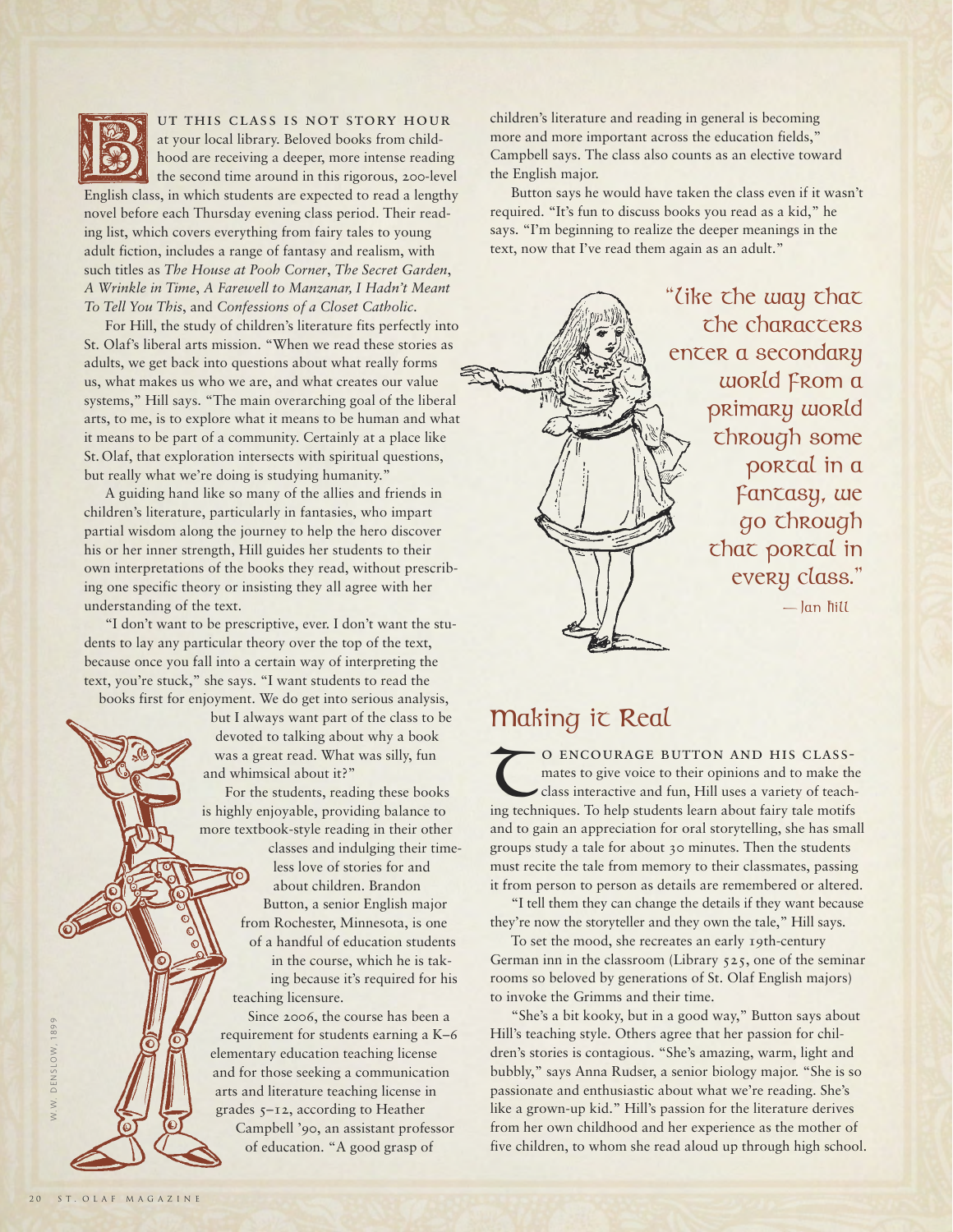

English Professor Jan Hill (left, center), with seniors Brandon Button and Anna Rudser. Hill's Thursday evening discussion focused on two young adult books about child abuse, *What Jamie Saw* and *I Hadn't Meant To Tell You This.* "Each novel is beautifully written, sensitive and realistic without being in any way gratuitous or sensationalized in its approach," says Hill. Senior Katie Nelson (below right) gave a thorough presentation on the topic.



The classroom storytelling exercise segues into a discussion of recurring motifs in fairy tales, such as the use of things in threes and why there are so many abandoned children, cruel mothers and weak fathers in these stories.

"Throughout the semester, we look for these motifs to show up again and again in children's literature," Hill says. "Fairy tales come out of the common desires and fears of the people. We are still the people; we are still humanity. Fairy tales are just an ancient story of being human."

Lighting the way, Hill devotes one entire three-hour class period to small-group dramatizations, what she calls "Innovations," of five fantasy books (this semester, *The Dark Is Rising, Peter Pan, The Wonderful Wizard of Oz, The Golden Compass*, or *The Lion, the Witch, and the Wardrobe*), but perhaps her most effective technique is individual presentations she calls "Illuminations." For these, students research a specific element or aspect of the book, digging deeper into the text to enrich everyone's reading of the story. They present their findings, often through interactive games or demonstrations, to the class. For example, after reading *Harry Potter and the Sorcerer's Stone*, one student did an Illumination about alchemy and another discussed friend and family relationships in the text. Each student presents two Illuminations of his or her choosing, both topic and book.

Often, a student's Illumination will reflect his or her own background or educational focus, says Hill. After reading *A Wrinkle in Time*, senior Katie Nelson, an American racial and multicultural studies (ARMS) major and education student from St. Paul, led an Illumination about constructivism and its use as a teaching method that advocates using hands-on experiences to guide students to knowledge. She then asked her classmates to identify those characters in the book who are teachers and those who are students.

"I always come at my Illuminations from a teaching standpoint," Nelson says. She says the class has been helpful, particularly learning about Griswold's ideas of recurring themes, as she thinks about her future teaching career. "Knowing kids relate to these themes and experience these emotions will be helpful in choosing books to include in my own teaching," Nelson says.

In addition to recognizing Griswold's five qualities, looking for fairy tale motifs, and reading the textbook, *Children's Literature, Briefly*, students also have learned about Joseph Campbell's concept of the hero's journey — the common structure shared by myths around the world that have survived for thousands of years — as put forth in his book *The Hero with a Thousand Faces*.

For Hill, reading a children's book that contains a hero's journey often can be inspiring, as it usually is about an ordinary, flawed character overcoming adversity. In fantasy books, it's often good overcoming evil, and in realism, it may be hope over despair.

"In every children's book I've taught, there is a moment when the often reluctant hero — usually a child — is heralded to action, when he or she discovers no one else can do the hard thing that is required," she says. "It's a moment of

"It's fun to discuss books you read as a kid. I'm beginning to realize the deeper meanings in the text, now that I'm reading them again as an adult."

 $-$  Brandon Burron '08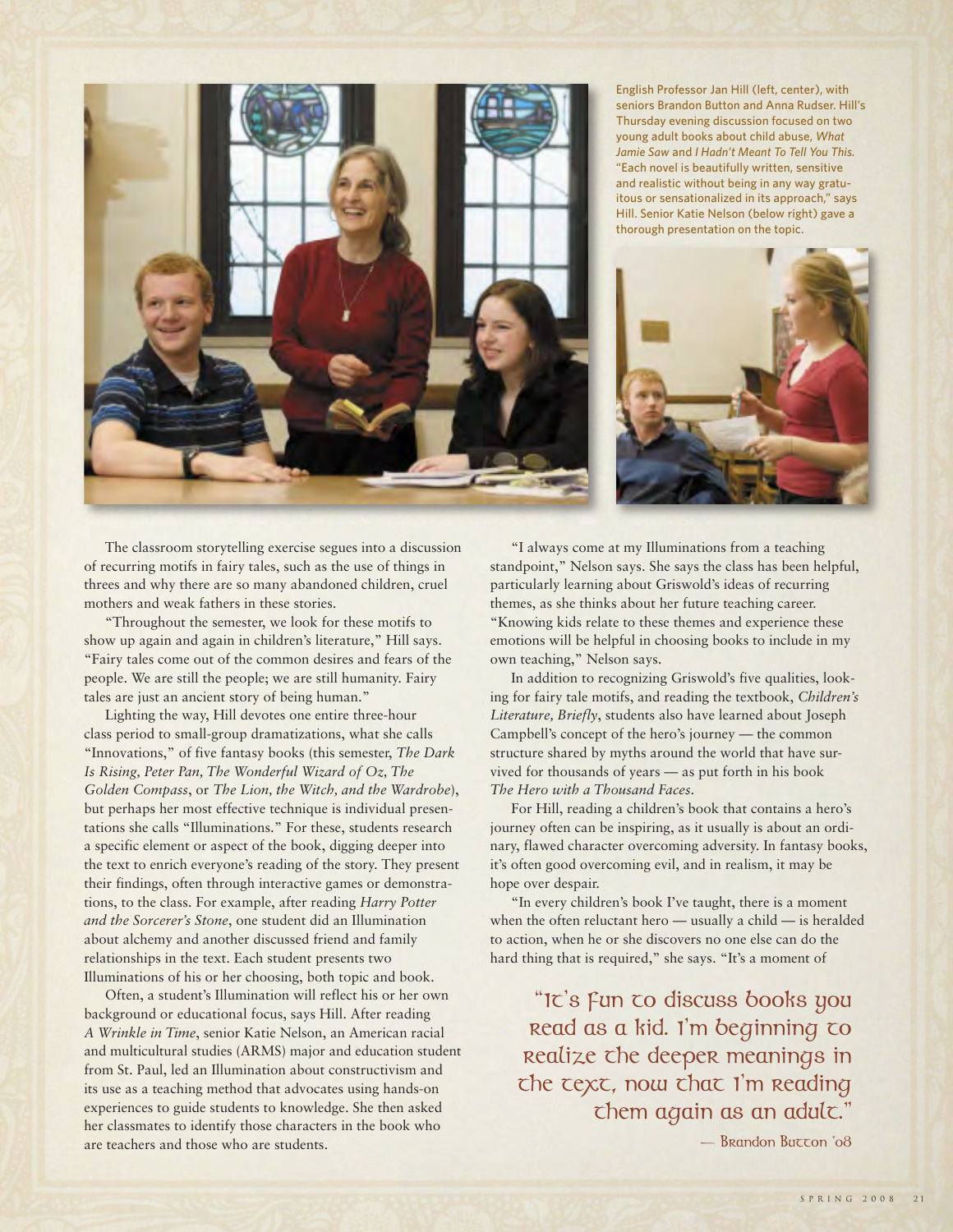## **R E C O M M E N D E D** Reading

For her course on children's literature, English Professor Jan Hill selects a wide range of titles in both the fantasy and realism genres for students to read. "I want to soften my students' hearts toward all kinds of characters who show up in good children's literature — misfits, eccentrics, characters from diverse religious and ethnic backgrounds, poor people, gay people, old people — so I choose books that might shake students loose from their traditional worldviews," says Hill.

In class, students read picture books that reflect America's cultural diversity, including these books about Mexican American, Arab American, African American, and Asian American life:

*Too Many Tamales* by Gary Soto and Ed Martinez *Sitti's Secrets* by Naomi Shihab Nye *Always My Dad* by Sharon Dennis Wyeth *The Bracelet* by Yoshiko Ucchida

In addition to the textbooks *Feeling Like a Kid: Childhood and Children's Literature* by Jerry Griswold and *Children's Literature, Briefly* (4th ed.) by James Jacobs and Michael Tunnell, this semester's course syllabus includes:

*I Hadn't Meant to Tell You This* by Jacqueline Woodson *What Jamie Saw* by Carolyn Coman *Confessions of a Closet Catholic* by Sarah Darer Littman *A Farewell to Manzanar* by Jean Wakatsuki Houston *The Giver* by Lois Lowry *Roxie and the Hooligans* by Phyllis Reynolds Naylor *The House at Pooh Corner* by A. A. Milne *The Secret Garden* by Frances Hodgson Burnett *Harry Potter and the Sorcerer's Stone* by J. K. Rowling *A Wrinkle in Time* by Madeleine L'Engle *Matilda* by Roald Dahl

Students also read one of the following fantasy classics: *The Dark Is Rising* by Susan Cooper *Peter Pan* by James Barrie *The Wonderful Wizard of Oz* by L. Frank Baum *The Golden Compass* by Philip Pullman *The Lion, the Witch, and the Wardrobe* by C. S. Lewis